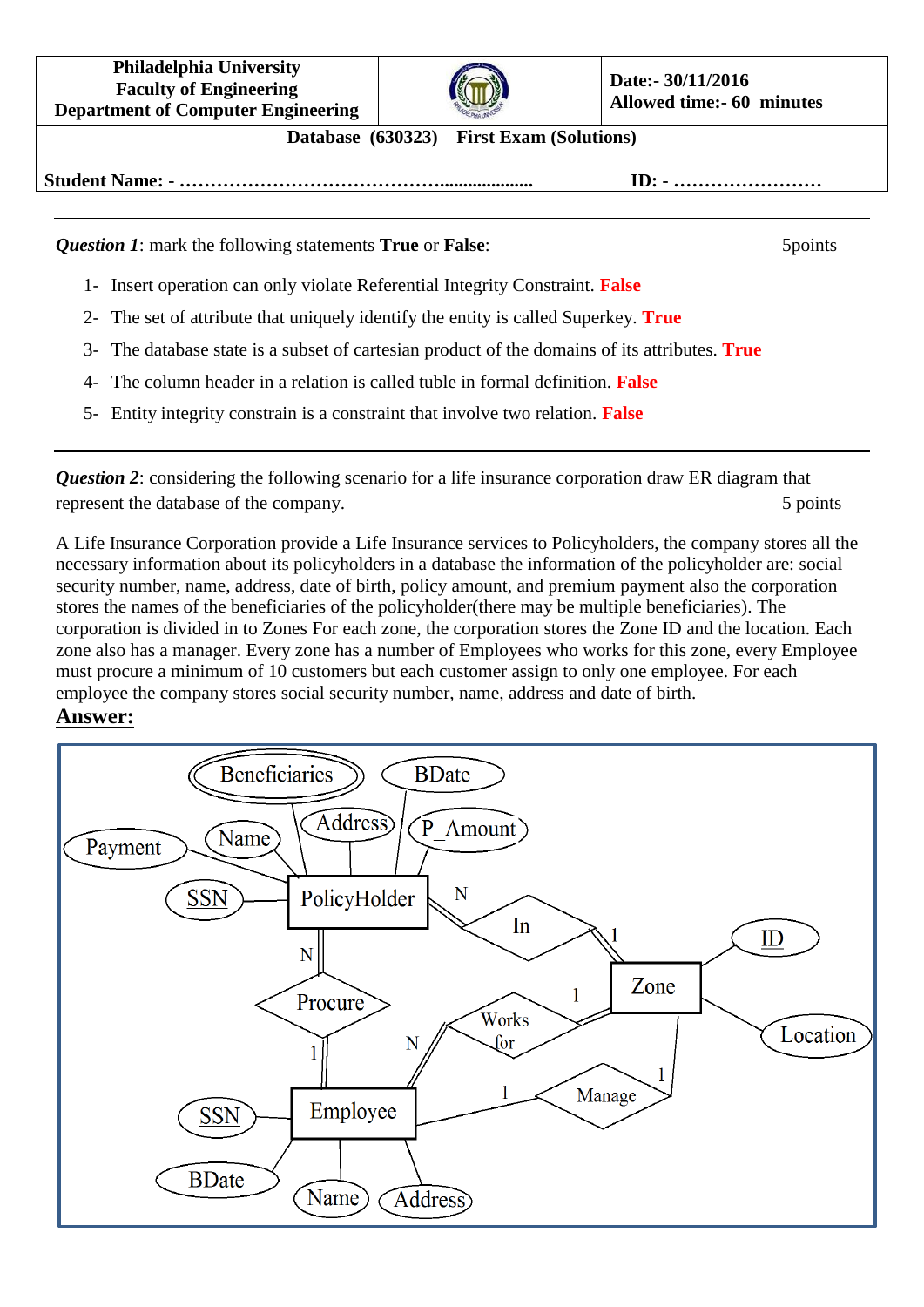*Question 3*: the following ER diagram represent student's experiments in physics Lab. Map the diagram to relational schema. 5 points



## **Answer:**

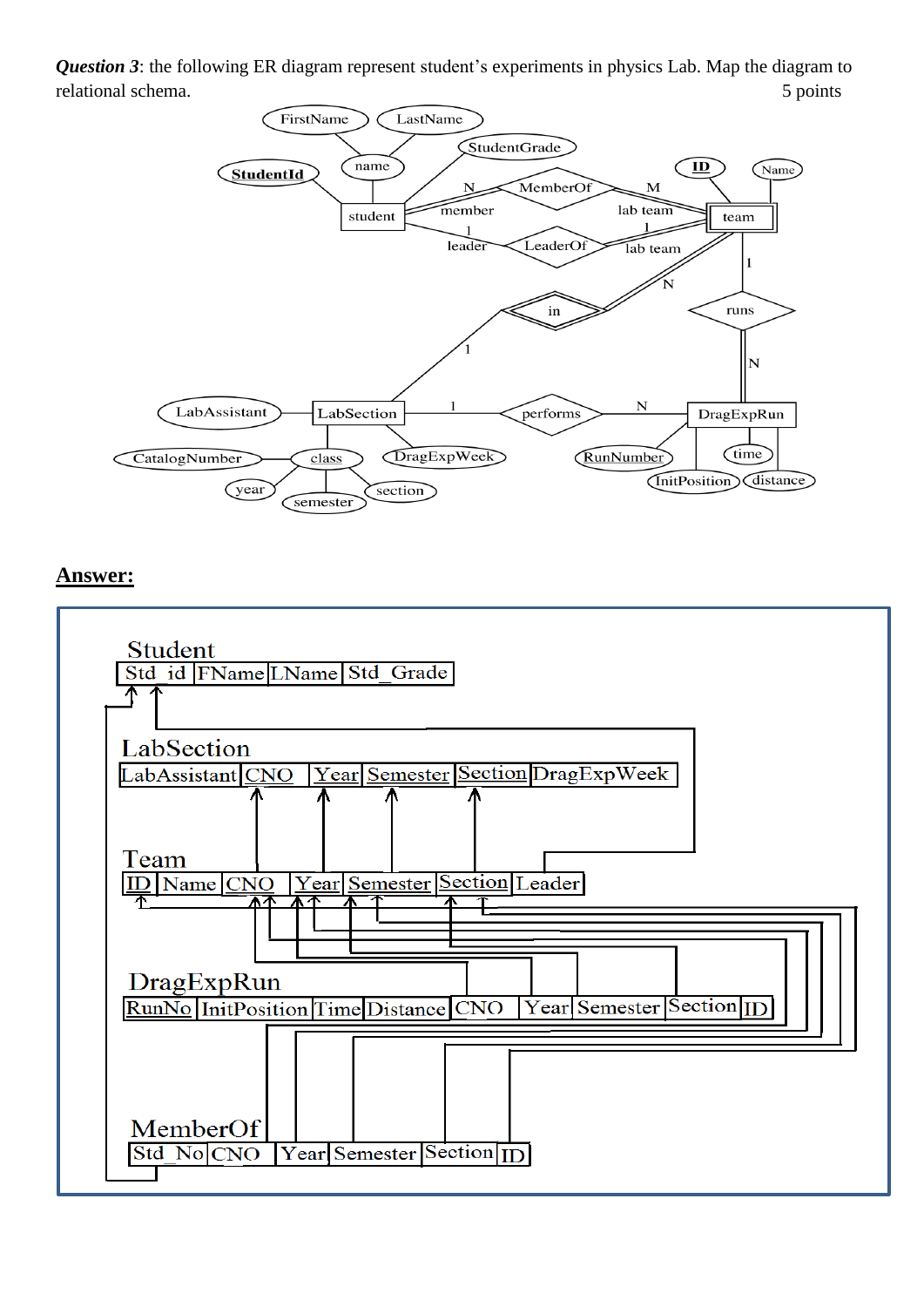



1- Perform generalization process to produce EER model, update the relationships when nessasry. **Answer:**